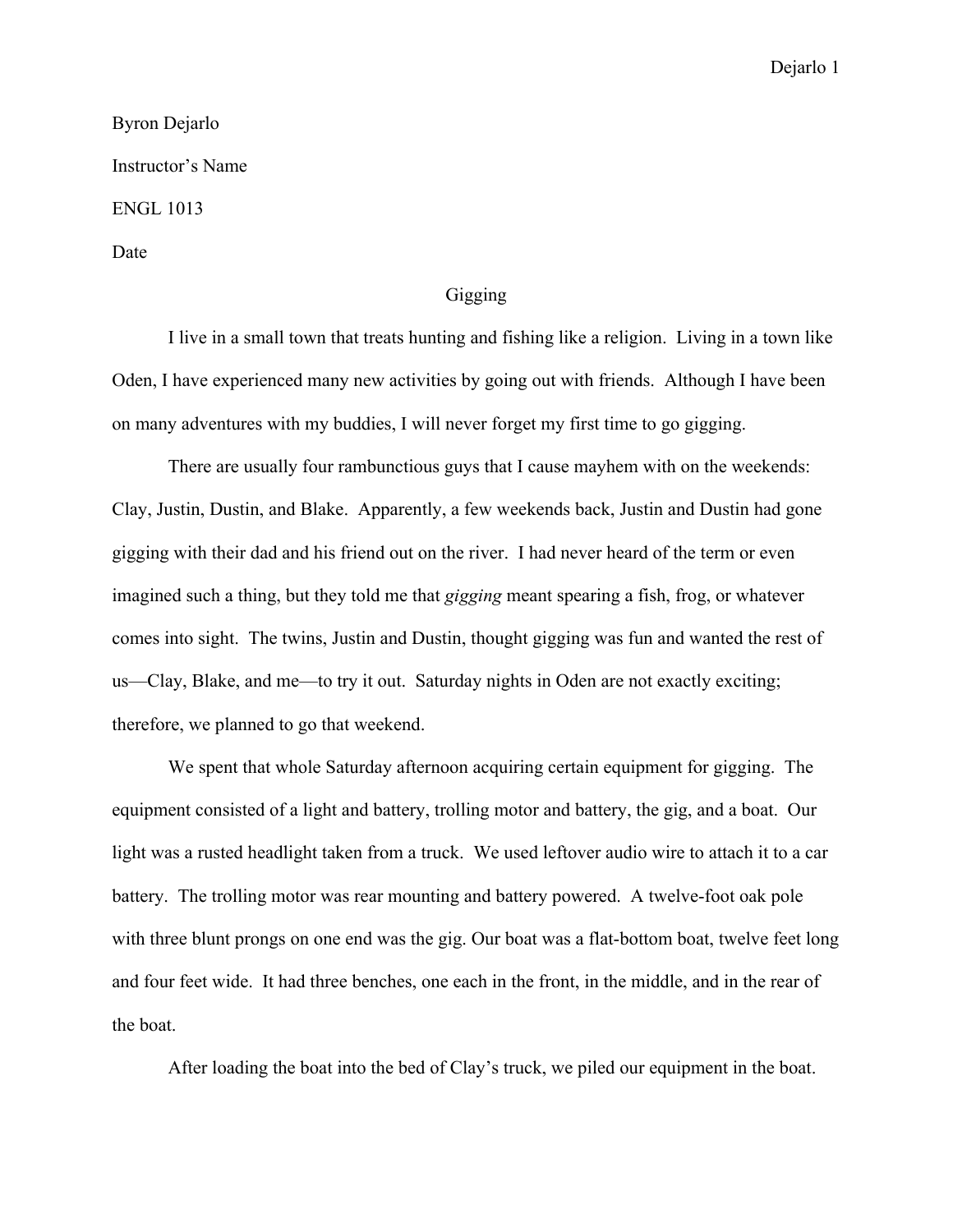Dejarlo 2

Since Clay's truck could hold only three people in the cab, two of us would have to ride in the boat. Clay, Justin, and I rode in the cab while Dustin and Blake rode in the back. Our destination was fifteen minutes away, and the ride there was uneventful.

Upon arriving, we unloaded the boat and equipment on the riverbank. By then, darkness had fallen, and the chilly air had settled down. Fog rose from the river like dancing serpents, and the dark, eerie river hid our prey.

Minutes later, Dustin, Blake, and I had mounted the trolling motor and attached it to the battery. Clay and Justin attached the light to the battery and checked to see if it was working properly. We all piled in the boat; Clay and Justin sat up front, Blake and I sat in the middle, and Dustin sat in the back, maneuvering the trolling motor.

We pushed out onto the mirror-like river and trolled upriver. Moments later, Dustin shut the motor off while Clay stood up in front and scanned the river's width with the light. Justin was kneeling down in front of Clay, where he poled the boat upriver with the wooden end of the gig. Justin showed Clay, Blake, and me, the beginners, how to handle the gig and thrust it into the fish.

Justin and Clay went before everyone else. After they had both gigged a fish, they passed the gig to me. Clay and I switched seats while Justin stayed in front to handle the light. Standing without any type of support in a boat on water was unnerving. The creaking of my joints was multiplied by the water's rocking. However, I finally found my sea legs and was ready to gig a fish.

It did not take long to spot my prey. It was a gar which was four feet long and which weighed about ten pounds. This fish, with the crocodile-like mouth and teeth arrangement, was muscle bound and shaped like a rounded log with small transparent fins protruding from its